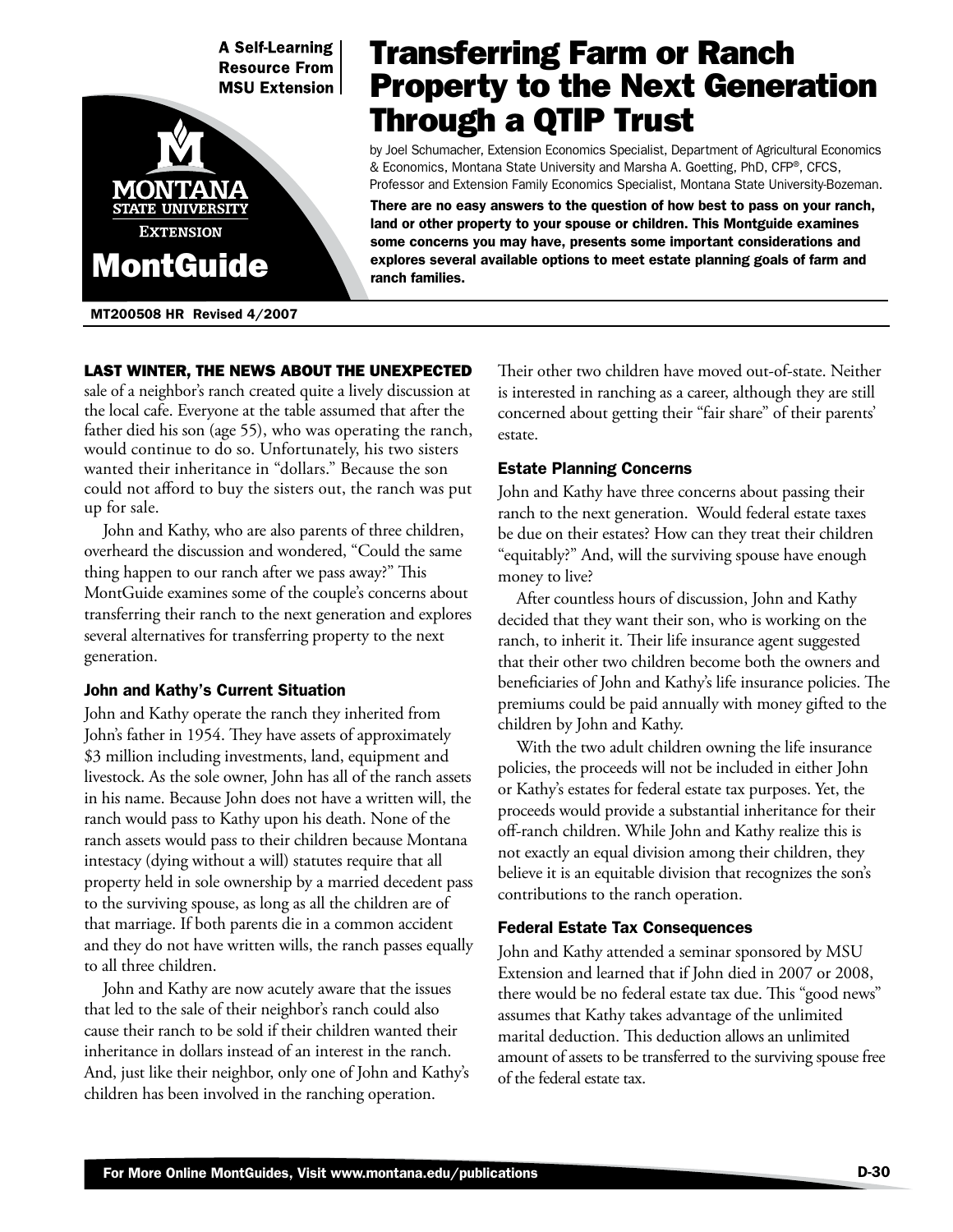The "bad news" is that, when Kathy dies, her estate value now includes the \$3 million from John's estate. This amount is more than the 2007 or 2008 federal estate tax exemption of \$2 million. If Kathy dies in 2007 or 2008, her estate will be required to pay a federal estate tax of \$450,000. In other words, that's \$450,000 in ranch assets that will not get passed on to her son.

#### Information from an Attorney

John and Kathy discussed the "bad news" with an attorney who specializes in estate planning. They realize that many of the assets on their ranch are not liquid. They wonder whether their son would have to sell off some land, cattle or equipment to pay the \$450,000 federal estate tax. Their son could pay the estate tax over time, but he is not keen about the U.S. government putting a lien on the property. John and Kathy believe that any of these possibilities could hamper their son's operation of the ranch.

John and Kathy shared with the attorney their two estate planning objectives: minimizing federal estate taxes and passing the ranch, intact, to their son. The attorney pointed out several options that would reduce or, in some cases, avoid the potential 2007 or 2008 federal estate tax bill of \$450,000 while meeting their goal of passing the ranch to their son.

## The Basic Plan *(John maintains sole ownership of ranch)*

Assuming that John wishes to maintain the property in his name only, one method of reducing federal estate taxes is to transfer a portion of the ranch (\$2 million) directly to their son when John dies, with the balance going to Kathy and qualifying for the estate tax marital deduction. Transferring some property outright to their son upon John's death does mean that the transfer (\$2 million) is subject to the federal estate tax but that tax is eliminated by John's applicable credit amount (discussed below). Such a transfer allows John's estate to take advantage of the exemption that would be wasted if all \$3 million was transferred to Kathy. Of course, Kathy loses the income from the \$2 million transferred to their son.

The federal estate tax on the \$2 million transferred outright to their son at John's death is \$780,800. But, because John's estate has a federal estate tax applicable credit of \$780,800, there is no federal estate tax due. And, instead of Kathy's taxable estate being valued at \$3 million when she dies, only the \$1 million that was transferred to her upon John's death is included. This assumes that the value of Kathy's portion does not increase beyond \$1 million after John's death. Kathy's estate liability is avoided on the \$1 million she received from John's

estate because her estate can also claim her federal estate applicable credit of \$780,800 in 2007 or 2008. This basic plan saves John and Kathy's estate \$450,000 in federal estate taxes.

However, this basic plan assumes that the property remains in John's name. But, what if Kathy should die first? Technically, she does not have an estate so there is no federal estate tax when she dies. If John dies in 2007 or 2008 with assets totaling \$3 million and no surviving spouse to whom the assets of his estate can be transferred, then his estate will have a federal estate tax of \$450,000. John and Kathy do not believe the basic plan adequately addresses their concerns about providing income for Kathy and minimizing the federal estate tax.

## Modification of the Basic Plan (*John and Kathy own equal amounts*)

The attorney informed John and Kathy that to accomplish their goal of providing income for the surviving spouse for the rest of his or her life and minimizing the federal estate tax, they should not have all the property in John's name because no one knows which spouse will die first.

The attorney recommended that they divide the estate into equal parcels of \$1.5 million. These could be two distinct parcels, one owned by John and one by Kathy, or one parcel owned as tenants in common by John and Kathy. Next, he suggested that John and Kathy each write a will explaining how his or her property is to be transferred upon death.

John's will could state, for example, that when he dies, their son receives John's share of the ranch, a \$1.5 million value. And, Kathy's will could state that when she dies, their son receives her share of the ranch--also valued at \$1.5 million. This modification of the basic plan would avoid the federal estate tax of \$450,000 upon the death of both spouses because each has an estate less than the exemption amount of \$2 million (2007 or 2008).

The attorney cautioned John and Kathy that under the "modified basic plan" there would be no income for the surviving spouse or control by the surviving spouse over the assets inherited by their son after the death of the first spouse. For example, if their son decided to sell any of the inherited land or livestock, there would be no legal way for the surviving spouse to stop him. If their son placed the property in joint tenancy with his wife and was divorced, that asset would be subject to marital division.

Their son would also have no control over the assets still owned by either John or Kathy. If the surviving spouse remarries, the remaining \$1.5 million still owned by the surviving spouse could be placed in the new spouse's name. Or, the surviving spouse could decide, in a will written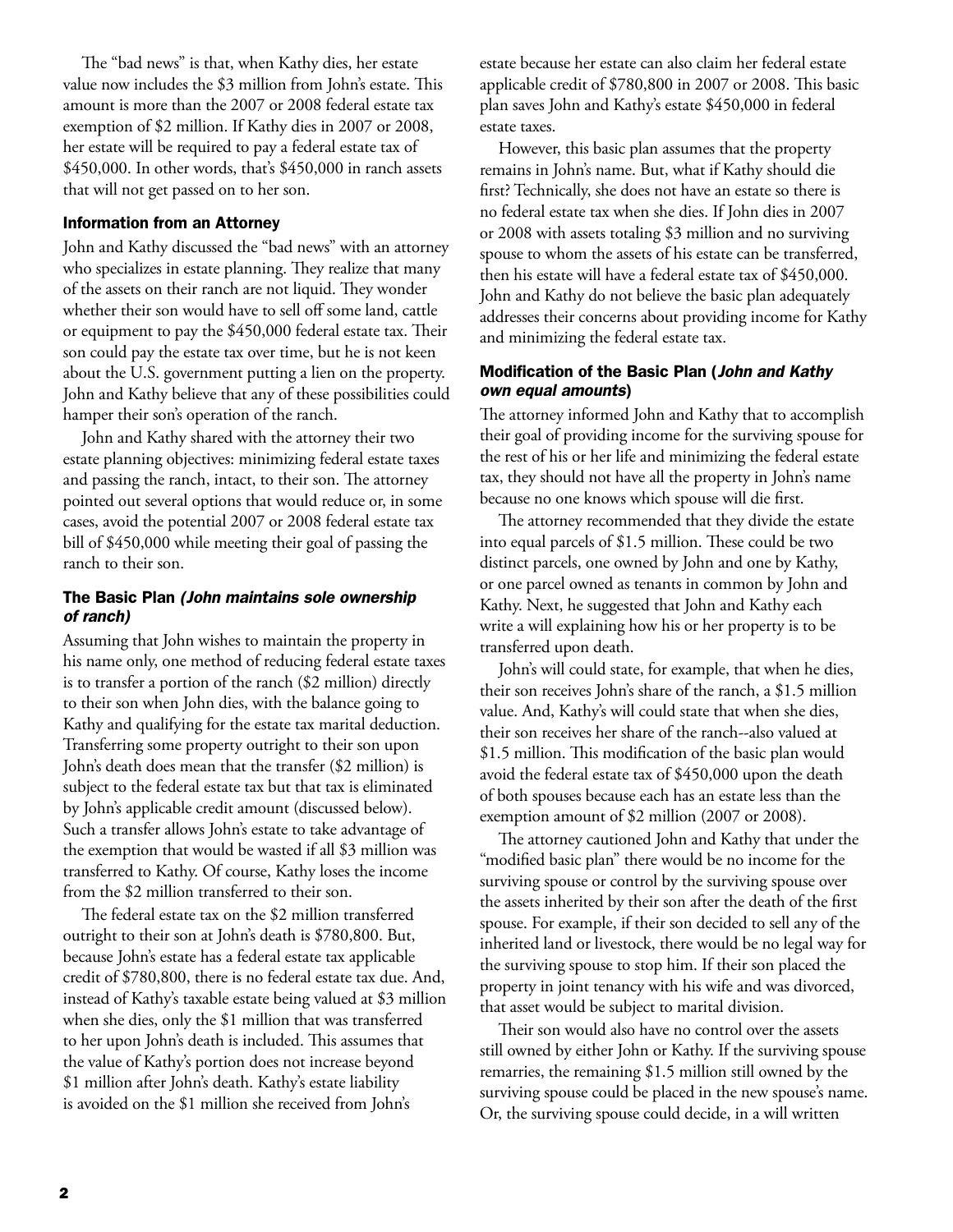years later, to transfer the property to someone other than the son. In other words, the \$1.5 million held by the surviving spouse is totally under his or her control.

Both John and Kathy would like to live on the ranch until they die and are concerned about the possibility that parts of the ranch might be sold before then. And, who knows, they are both young so if something happened to one of them the other might consider remarriage.

#### QTIP Trust

John and Kathy asked the attorney if there was any way to get the tax advantage of the modified basic plan but still retain some control of the estate while either one is still living. The attorney suggested that a qualified terminable interest property (QTIP) trust could meet both of these concerns. John wants the property to remain in his name so the attorney suggested that, when John dies, \$1 million of the ranch assets transfer to a QTIP trust while the remaining assets, \$2 million, transfer to their son.

The assets in the QTIP trust qualify for the marital deduction and pass to the trustee of the QTIP trust for Kathy's benefit during her life. She has some control over these assets while she is living, but she cannot give or sell the property to anyone else. The trust document established by John predetermines that the \$1 million in property in the QTIP trust will pass to their son upon Kathy's later death. If Kathy remarries, she has no ability to place the QTIP trust assets in her new husband's name.

The attorney indicated several steps that John needs to take to use an estate plan with a QTIP. The first step is for John to draft a will that establishes a testamentary QTIP trust. The will directs that \$1 million of the ranch assets pass to the QTIP trust, but only at John's death.

The will instructs the personal representative of the estate to pass the remaining \$2 million in assets to their son upon John's death. By transferring ownership of these assets directly to their son and not to Kathy, John's estate can claim a credit that, in 2007 and 2008, allows the \$2 million to pass tax-free to their son (*the same applicable credit that was used in the basic plan*).

When Kathy dies, her taxable estate will include the assets in the QTIP trust, currently valued at \$1 million as of the date of her death. If the assets of the QTIP trust are still worth \$1 million at the date of Kathy's death, Kathy's estate can then claim her applicable credit and pay no federal estate taxes because her *applicable credit* of \$780,800 is greater than \$345,800 tax.

The amount of the *applicable credit* will increase over the next few years. Table 1, shows the credit with the exemption amount that can pass tax-free to beneficiaries other than a spouse. The applicable credit is applied to

the tax due. The *applicable exclusion amount* is simply the dollar amount that can pass to persons other than a spouse without a federal estate tax. Under the unlimited estate tax marital deduction, upon the death of the first spouse, unlimited amounts can pass to the surviving spouse. Under the current law, estate planning must be viewed through the death of both spouses, not just at the death of the first spouse. During 2007-2008, the dollar amount of an estate that can pass tax free is \$2 million.

#### **Table 1: Applicable Federal Estate and Applicable Exclusions 2007-2011\***

| Year of Death | <b>Applicable Credit Amount</b> | <b>Applicable Exclusion</b><br>Amount |
|---------------|---------------------------------|---------------------------------------|
| 2007          | \$780,800                       | \$2,000,000                           |
| 2008          | \$780,800                       | \$2,000,000                           |
| 2009          | \$1,455,800                     | \$3,500,000                           |
| 2010          | <b>Repealed</b>                 | Repealed                              |
| 2011          | \$345,800                       | \$1,000,000                           |
|               |                                 |                                       |

**\*Under current law March 2007.**

The use of the QTIP trust allows John and Kathy to enjoy their ranch during their lifetimes and for their son to inherit the entire estate without paying any federal estate tax. This alternative plan reduces their original estate plan's federal estate tax by \$450,000. However, if Kathy dies first, this plan does not offer the same tax savings because all the property is in John's name. Furthermore, even if Kathy survives John, the QTIP trust still does not give Kathy any rights to the portion of the ranch that John left to their son. Instead, Kathy would have rights only on the portion that John's will passes to a QTIP trust for her benefit. Perhaps both a bypass trust (See MontGuide 200509 HR *Using a Bypass Trust to Provide for Children from a Prior Marriage*) and a QTIP would better address the issues of income for Kathy, estate tax savings and passing the ranch to their son. If John keeps all the property in his name and Kathy dies before John, there is still a problem.

Before making a decision, John and Kathy decided to spend time thinking about which plan would best meet their needs.

#### **Conclusion**

Estate planning professionals are often consulted to help establish transfer plans because of the complexity of federal and state rules and regulations. Review your situation with an attorney whose practice focuses on estate planning to determine if a QTIP trust meets your estate planning goals.